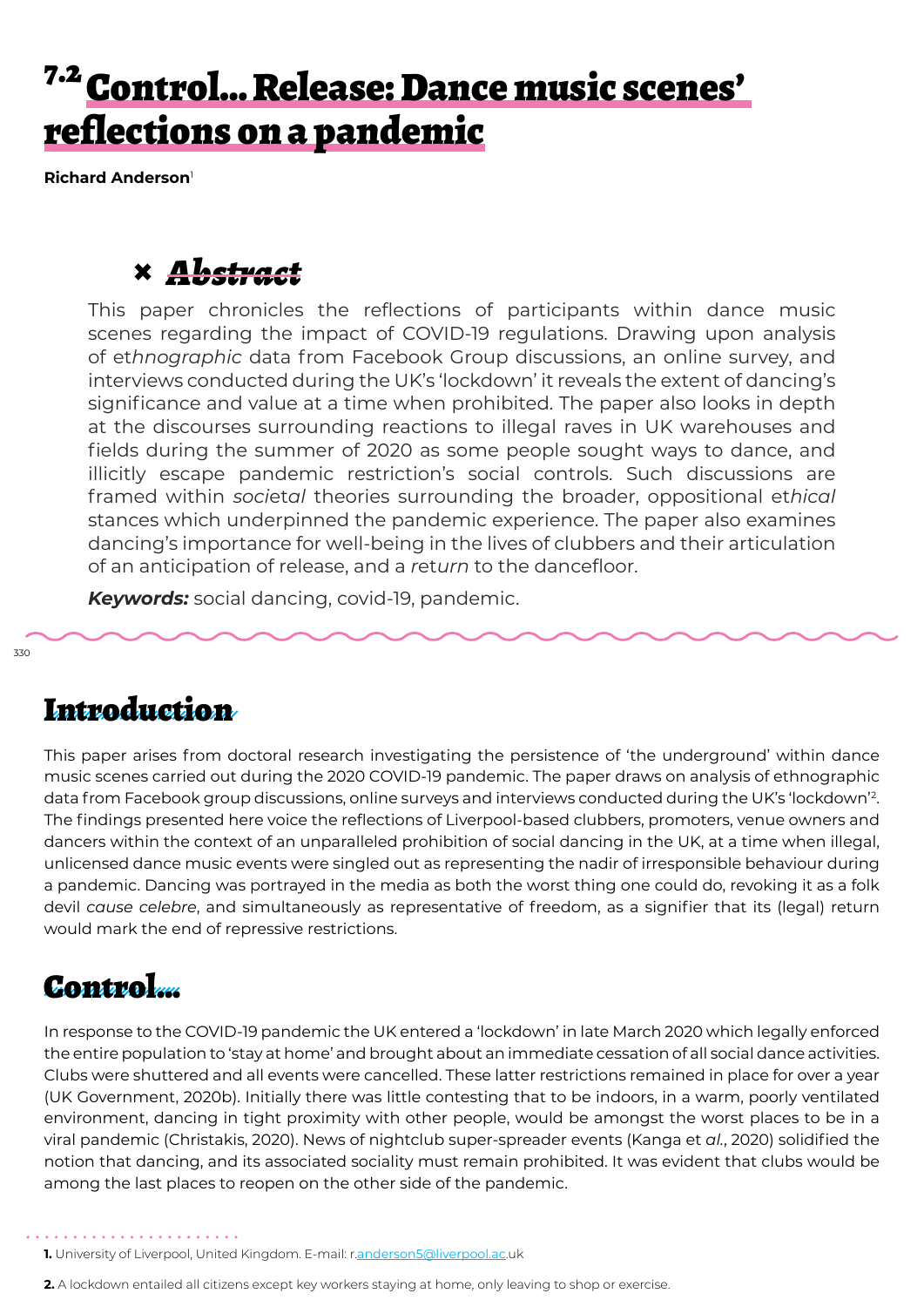With all arenas of physical social contact largely unavailable, online communities found their significance amplified as sites of virtual gathering as people retreated into individual households. Consequently, the fieldwork research presented here essentially followed participants into online realms, focusing on the discourses emergent within dance music centred social media. It also draws upon reflections of respondents to an online survey (n=183) and semi-structured interviews with dancers and those involved in the local dance scene infrastructure (n=28). Survey results showed Facebook's dominance as an information source for event details. Nearly 70% of respondents discovered events through Facebook feeds and 55% were members of Facebook Groups<sup>3</sup>.

# I mean, I've mainly use Facebook, just<br>because that's usually where events get because that's usually where events get posted. And sometimes I see like promoters and stuff that I follow on Instagram posts, but I would still go to Facebook to go to the event.

With their focus around shared interests such as genre and locality, Facebook Groups exist not only as information resources for upcoming parties but also as nurturing places in which members garner a sense of support and community. In the absence of physically being on the same dancefloor, online communities helped as surrogate sociality. One research participant when referring to a DJ's online presence described how such sociality blossomed during the lockdown,

*\*it started off from him doing live streams. There was quite a little community in the chats… there's active discussions on stuff related to music. There's a book club... there is like a literal I would say community… I definitely have looked for more of them since not being able to go out and speak to the people who I would call my circle of friends.*

Yet for all the comfort they can provide as public forums such groups were as wide open to occasional disagreements and the toxicity characteristic of general online discourse. Tensions naturally reflected the divided rhetoric prevalent across society in relation to COVID-19 and its impacts. This could be generalised into a trio of essentially conflictual ethical positions pitted against each other. These ranged from a dutiful acceptance of the control measures enacted to suppress COVID-19 transmission; a fear that such controls threatened the economic survival of dance music event infrastructures; and a resistance and weariness to the controls in the face of diminished freedoms. Before examining how these positions were articulated in response to the absence of a physical scene, it is worth considering societal and moral frameworks into which such discourses can be situated.

# Keeping it Locked(down)

Recognition that the UK's National Health Service's (NHS) operational capacity was at risk of being overwhelmed whilst facing an exponential rise COVID-19 cases, led to the lockdown and attendant messaging, 'Stay Home, Save the NHS'. This sought to focus attention on the primacy of the NHS as a 'public good' - a service all members of a society benefit from (Smith, 2003). Despite commonly held beliefs that collectively funded, non-exclusive service provision widely benefits societies and their economies (Sekera, 2014), opposition to centralised public goods is central to neoliberal economic policymaking (Adam Smith Institute, 2021; Cornes & Sandler, 1994). Given the prevalence of neoliberalism within the UK government during the pandemic, control measures adversely impacting business and consumer markets were deemed highly undesirable.

331

**<sup>3.</sup>** Consequently, the project's methodology was expanded to identify relevant Facebook Groups; select appropriate conversation threads; and then scraped anonymised data from these. All quotations used here are paraphrased from their original form to preserve the anonymity of sources.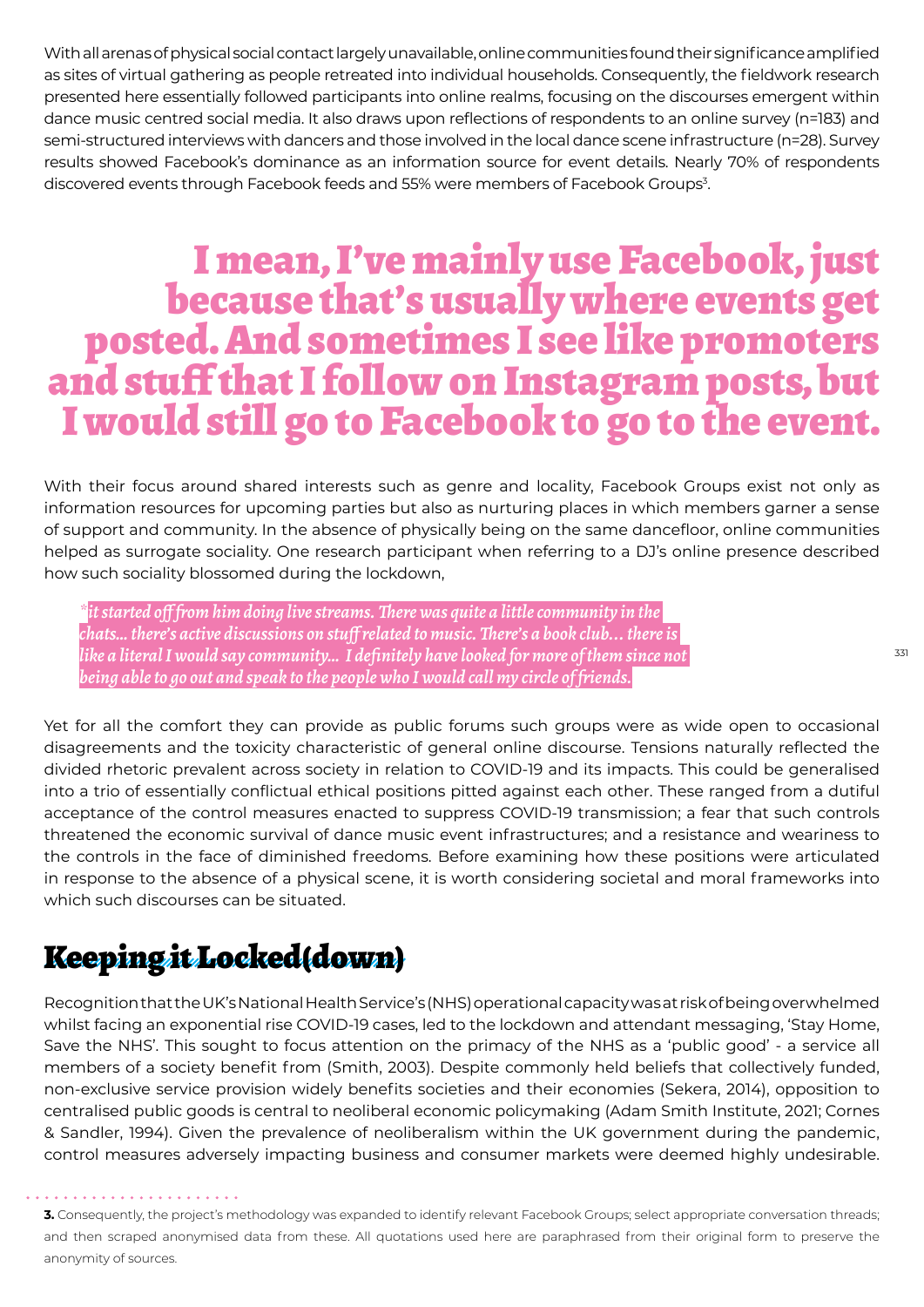The UK government's calamitous and divided response to COVID-19 in both structural alleviation measures and within public discourses is reflective of the observations put forward by Beck (1992) which describes contemporary societies as characterised by uncertainty and risk. As Giddens (1999, pp. 7-8) similarly argues, rather than seeking collective solutions to social risks, problem solving is delegated to an individual level, as is the responsibility to act, 'in and ethical or accountable manner' in the face of uncertainties. As the pandemic atomised populations into household units, it brought such theories into tight focus. Nina Power suggested, people were forced to,

*\*balance the relationship between their individual desires, their concern for people they know, concern for people they don't, their general appreciation of risk and the laws, rules and guidelines. (2020)*

Within the context of dance music scenes what were these 'individual desires', and in what way did ethical dilemmas manifest in such communities?

## "Dancing's part of our basic needs"

Whilst venue owners, promoters and DJs suffered economic impacts of operational closure during lockdown, the experience and reflections of dancers represents a clearer view on the implications of not dancing, unhindered by financial concerns. In its absence, the lockdown experience revealed just how much dancing is valued*.* Survey respondents described themselves drawing from dancing a sense of community. An older male commented, "As someone who has thought quite a lot about this over the years, I have been grieving for the loss of the scene and my emotional release outlet since the start of Covid". For a younger female clubber, "My life just revolves around it really… it's my favourite thing in the world". It was however older female respondents who most clearly articulated dancing's importance as identity affirmation (Hall, 2013, p. 106), "It is part of my character to dance"; "I'm a mum of two and it makes me feel like I'm me again". These verbalised associations of dancing's life affirmation were most fundamentally defined by another older respondent as representing, "part of our basic needs". This attribution to dancing as a *need* reflects an appreciation of concepts first outlined in Maslow's (1954) motivational theory. Despite lacking a foundation of empirical evidence and subjected to critique (Wahba & Bridwell, 1976), Maslow's hierarchy of needs has persisted as one of psychology's most influential ideas (Kremer & Hammond, 2013). Subsequent motivational theorists have expounded the idea that humans have innate motivational needs (Abulof, 2017; Ryan & Deci, 2000). A recent large-scale global study by Tay and Diener into the fulfilment of needs and subjective well-being largely

vindicates Maslow's hypothesis that once basic safety needs (such as health) are met, individuals seek out fulfilment of 'higher' or psychosocial needs (Maslow, 2011, p. 361). Dancing, in collective, mutually supportive environments as described by Malbon (1999) and Pini (2001) can be considered as constituting the means to fulfil psychosocial needs within the 'social support and love' and 'feeling respected' categorisations outlined by Tay and Diener vindicating the research.

COVID-19 constituted a disruptive force to the security of health as a basic safety need. However, this risk was not equally shared. COVID-19 primarily impacts the elderly. Younger healthy people are significantly less likely to experience serious complications or death. This distinction complicated the social response. Seemingly less-threatened youths could consider themselves, individually, as facing a low risk. Their reflexive approach to the pandemic would require an empathetic recognition of social risk (Giddens, 1999, pp. 7-8). Circumstantial context subsequently played its part as to what aspects of lockdown were tolerable and contributed to a disjunctive field of tension. What some perceived as selfish hedonisms, others considered inalienable rights towards their realisation of psychosocial needs. Within dance music scenes, the physical closure of venues meant most clubbers did not really have a choice. Until the weather got better. An unseasonably warm April coincided with the phrase 'illegal rave' reappearing within local and national media vernacular as dance music events contravening lockdown's legal restrictions began to take place throughout the UK.

#### Raving's Return

332

The term 'illegal rave' term entered the UK public consciousness in the late 80s as London's black diaspora communities requisitioned vacant docklands warehouses for parties playing House music utilising dub reggae sound systems (Melville, 2020, pp. 111-115). By 1989 these had spread throughout the city and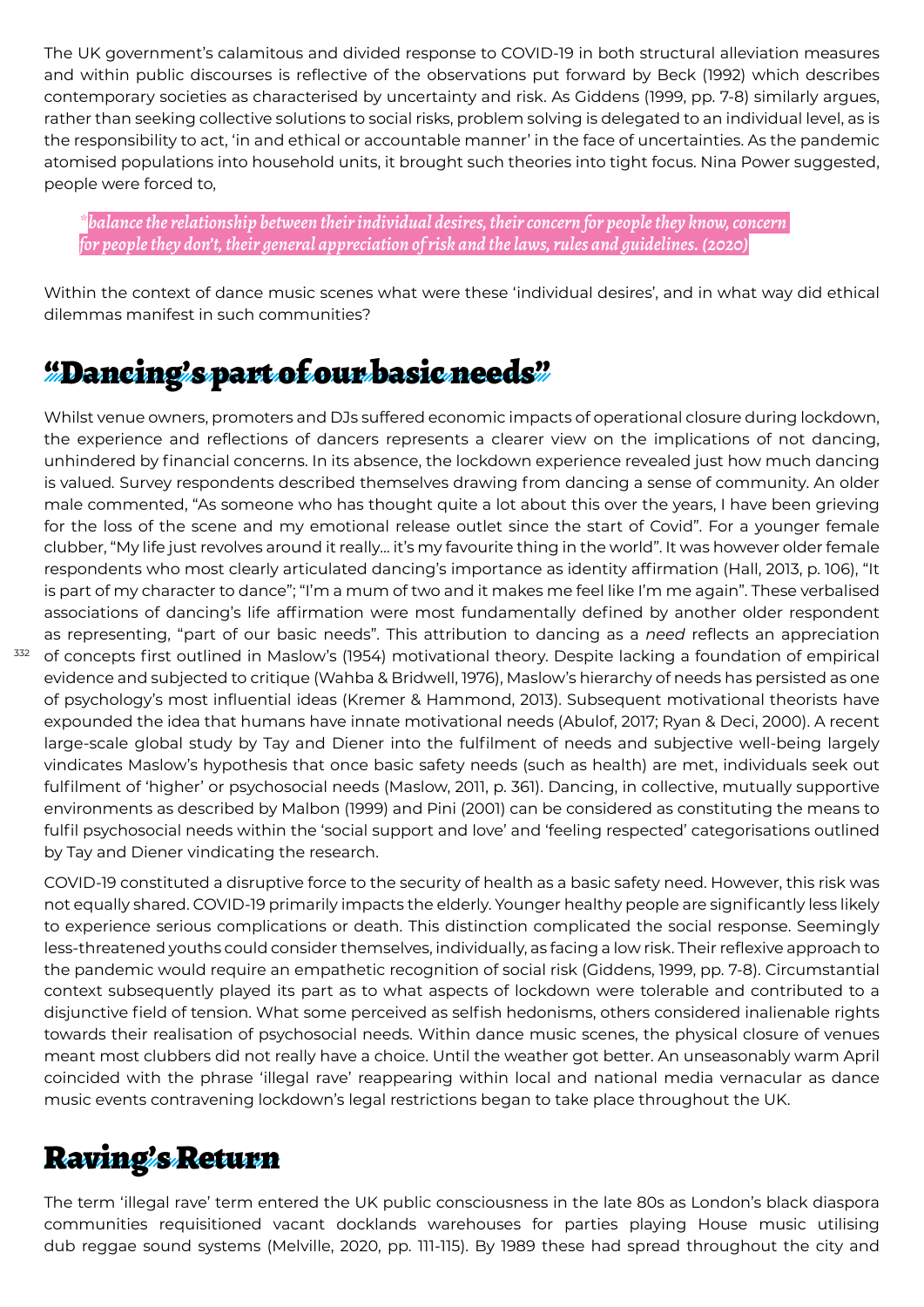beyond into abandoned and rural locations accessible from London's M25 ring road (Reynolds, 2013, p. 74). Subsequently outdoor raves were established across the UK as traveller communities' mobile festival culture adopted dance music (Collin & Godfrey, 1998, p. 185; Malyon, 1998, p. 192). For few summers in the early 1990's the UK police battled to shut down unlicenced events. Such raves were subsequently criminalised under the 1994 Criminal Justice Bill (CJB) (Keeler, 2017, p. 162), though many sound systems simply continued the free party ethos away from the media gaze (Crisp, 2020; Wolfson, 2016). As in the 1990s, 2020's media embarked on a crusade against such parties. Within a pandemic context however, their rhetoric was supercharged by tapping into a moral outrage against the "sheer irresponsibility" of social gatherings within a pandemic. For the tabloid Daily Mail, illegal raves represented "one of the ugliest and most disturbing by-products of the nation's 14-week coronavirus lockdown" (Boyle, 2020, n/p).

#### Coronavirus Parties

2020 pandemic parties took advantage of technological advances. Encrypted messaging applications allowed organisers in some instances to vet prospective attendees through examination of their social media timelines before sending PayPal ticket links and secret location maps (Marshall et *al.*, 2020). Batteries powering Bluetooth speakers, enabled smaller, more mobile events. Larger scale raves in the countryside did occur, most notoriously in Greater Manchester where two events over the same weekend made national news due to a fatality, a reported rape and three stabbings. An estimated 6,000 people in total attended these (BBC Manchester, 2020). In London, proliferation of events in derelict spaces began to take place from June onwards involving organised security and contactless card payments entry systems on the door<sup>4</sup> (Boyle, 2020). One interview participant discussing their friend's attendance at lockdown parties on, "disused train tracks" found that punitive measures to disincentivise their organisation<sup>s</sup> contributed to their profitability,

*\*Some were ticketed, especially when the fines got bigger (…) before the ten-grand fine I'd say it's less ticketed. But after that, some people were charging thirty pounds a head for an event that could start at nine o'clock and get shut down by ten, which happened quite a few times.*

Furthermore, the potentially lucrative nature of these event for organisers was recognised as they hooked into traditional marketing strategies around scarcity,

# They seem to follow the same format as<br>legal rave where two, three weeks before the<br>event, it would be five pounds then it goes to ten pounds, or twenty pounds one week before. That definitely seems to be more prevalent when the fine started increasing.

In Liverpool, one DJ described in an interview that they had been booked to play at a seated event later in the summer 2020 when some UK restrictions had been eased to allow seated drinking with table service. Dancing remaining prohibited until mid-July 2021.

**<sup>4.</sup>** Credit card processing infrastructure at illegal events carrying a high risk for organisers is unlikely to be unusual. One respondent noted this, 'wouldn't surprise me one bit (…) I've seen that with people outside clubs selling NOS [Nitrous Oxide] balloons with card readers. (see Frank, 2021).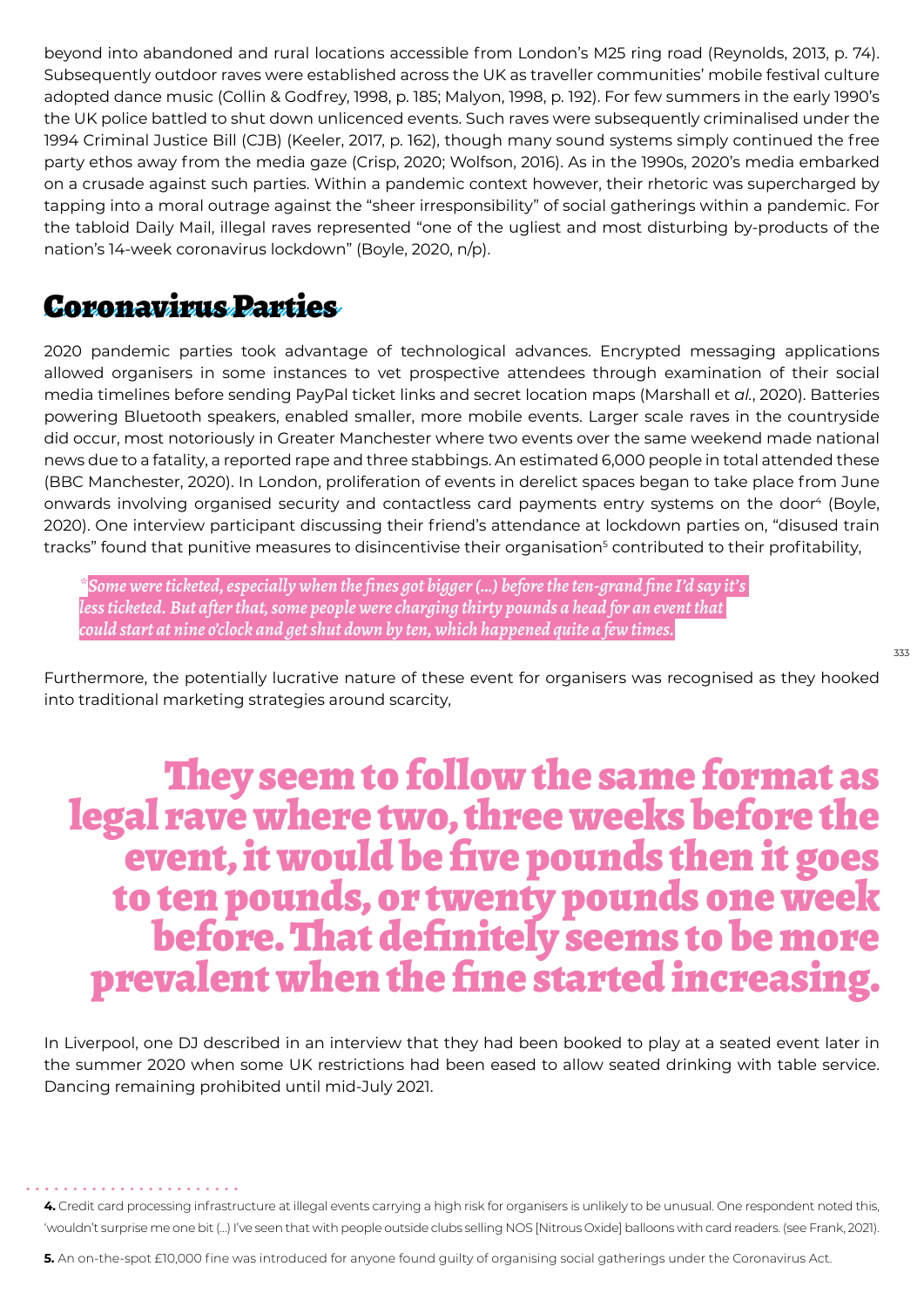*\*It was sold as a socially distanced gig where there were tables and stuff… there's like an outdoor area where there are loads of people, no one was wearing masks. The tent area where the decks were, there was a crowd of like a good 150 people all crowded around the decks. I think people bought tickets, thinking it was socially distanced… [There was] a tonne of young scousers who just wanted to dance (…) it wasn't like the bouncers were trying and were overrun. They didn't even bother. The staff were really like, pleased because they were selling so many drinks.*

#### Online Commentary

As soon as illegal raves were reported, conversations began in dance music focused Facebook Groups. Whilst survey data demonstrated all age groups used Facebook for event discovery, student focused groups gravitate towards noticeboards for ticket exchange rather than forums. Consequently, debates prompted by posts featuring pictures taken at 'illegal raves' tended to involve predominately older participants, few of whom were likely to have attended such events. In fact, over the course of the year from March 2020 no commentators openly discussed their own attendance. Yet within debates strong opinions were ever present. Occasional post replies suggested approval, such as "Can we have one where I live?!" and "it looks great!", however, most were condemnatory: "If these nobheads weren't shopping in same shops as us, I'd be happy for natural selection to take its course… but it's prolonging the pandemic and could kill their grannies". Yet within comment threads strewn with messages of disapproval, there was recognition of why they were taking place, "Total idiots. Yet I can sympathise as to why they want to get together". For older scene members a question frequently posed in Facebook groups was, "What would me at twenty have thought?" There appeared an appreciation that younger generations may simply feel little risk from the virus. Attendance at an illegal rave representing the fulfilment of their individual psychosocial needs without rationalising this through a prosocial perspective to protect the collective public good. Consequently, there was a hesitancy to cast judgement as one older female clubber described in an interview contextualising this ethical dilemma,

*\*I think for the kids, there's always going to be that rebellious streak. There's always going to be 'a fuck you I won't do what you tell me'. The risk of Corona to the kids was minimum (…). I think in their minds, they probably weighed up and thought why should I put my life on hold for something that isn't really going to affect me? And the whole bigger picture of well, 'you might take home to your Nan' or whatever. I don't think that's probably coming into their reasoning at all.*

For organisers of illegal parties, some of whom went public, there was an attempt to draw upon nostalgic analogies with the 1990s and the rhetoric of 'raving as rebellion', and as a release from restrictions.

*\*Going to an illegal rave is a statement of the person saying: 'Hell to your rules and I am going to break them,' and you get that extra buzz from doing it. It gives illegal raves that real edge over legals. (organiser of Rave Events UK Facebook page quoted in Bloodworth, 2020)*

However, within the Facebook Group commentary examined in this research, such historical parallels were met with swift retorts from veterans, "When we went to the Blackburn parties, we didn't risk our families lives though". The disdain for the parties in May and June 2020 extended beyond their obvious viral transmission risk. One notorious event which made national news near Manchester met with the disapproval of those who would normally be organising free parties in the summer,

*\*Message to attendees of last night's events: stabbings, leaving the place an absolute tip and annoying local people ruins the reputation of sound system crews. Our scene doesn't stand for this behaviour (…) This is only going to make things harder for everyone in the future, even licensed events.*

There was a sense that many of the media reported events were opportunistic rather than mobilisations of pre-existing sound systems where people tended to know each other and "understood they'd need to get involved in clearing up the site afterwards". Events during the pandemic often appeared to be more akin to annual festivals in which attendees, "assume someone's getting paid to clean after them, so places get left in a right state".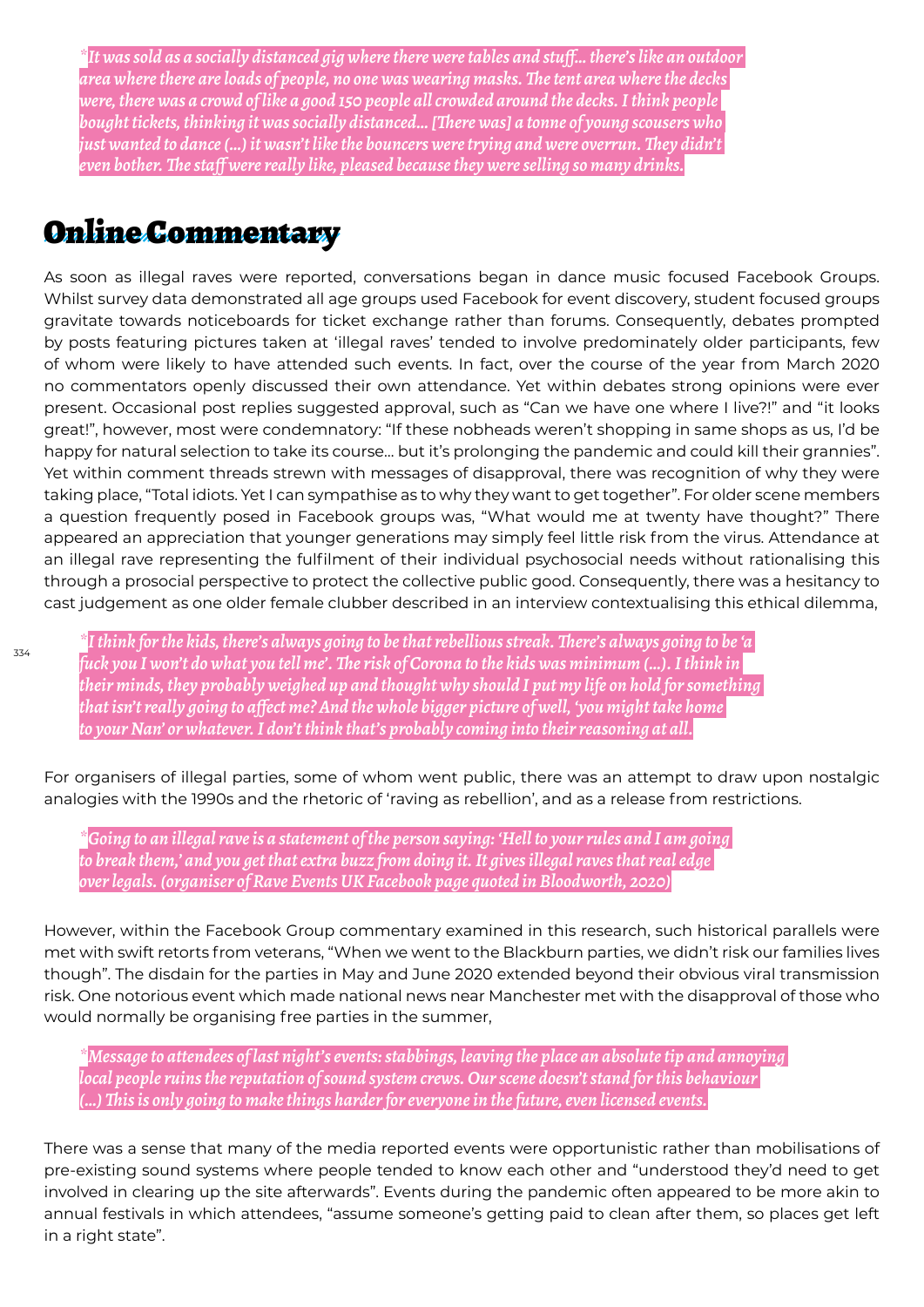A prevalent theme throughout debates was that if illegal parties became in effect 'super spreader events', then the lockdown would be prolonged, "More these go on, cases rise, clubs remain shut, we all lose". Such sentiments were not entirely down to personal inconvenience but also a recognition that the livelihoods of many involved in the scene (club owners, workers, DJs etc) were at risk. "The picture is not like it was in the 1990s. People's work is on the line if the lockdown goes on longer because of events like this". Many commentators probably knew people economically affected by the lockdown's impact on dance music ventures and recognised that the ensuing negative media attention arising from 'illegal raves' did little to help this infrastructure be financially compensated throughout the lockdown.

# The Return of the 'Folk Devil'

As illegal raves gained media amplification, their threat to the public good of health elevated media reaction to that of a moral panic. As Cohen observed in his book 'Folk Devils and Moral Panics', "sometimes the object of the panic is quite novel and at other times it is something which has been in existence long enough, but suddenly appears in the limelight" (Cohen, 1972, p. 1). Whilst Cohen's study on adolescent delinquency observed that dance halls were often locations of Mods and Rockers subcultural sociality in late 1960s UK, the activity of dancing is not mentioned in the book.

Yet throughout history social dancing has been considered a representation of 'ways we should not behave', as decreed by hierarchical powers. In her book, Dancing in the Street, Ehrenreich traces a lineage of repression against dancing dating back to ancient civilisations. Early Dionysian cults using dancing to achieve communal pleasure were violently purged. European medieval social history is characterised by an erosion of collective celebrations under the auspices of the church authorities. As early as the Fourth Century, church edicts aligned dancing with heresy and proclaimed it a confessional sin (Cohen, 2006). Across the entire European continent from the sixteenth to nineteenth centuries carnivals were suppressed by ecclesiastic authorities. Protestant reformations banned festivities which had no redeeming economic value as emergent capitalism required obedient full-time workers (Cohen, 2006, p. 100). And as European powers expanded imperiously across the globe, their distaste for dancing rituals discovered amongst aboriginal peoples in the colonies led to repressive missionary zeal and genocidal brutality (Cohen, 2006, p. 179). This hostile drive against collective dancing continued into the late 19th and early 20th Centuries.

The UK government's implementation of 1994's Criminal Justice Bill (CJB) was a clear response to the moral panic surrounding early 1990s 'illegal raves' (Alwakeel, 2010; Huq, 1999). The CJB expanded and explicitly criminalised collective trespass, and in effect enshrined into law the centuries old fears held by authorities that through collective dancing, sociality posed a threat to public order.

The 2020 pandemic's unprecedented lockdown was enforced through emergency legislation in the form of the Coronavirus Act 2020 which granted powers enabling the, "prohibiting, or imposing requirements or restrictions in relation to, the holding of an event" (UK Government, 2020a). This proscription of all gatherings subsequently framed all sociality within the realms of ethical debate and law-abiding decisions, as sociality posed a threat to public health*.*

Before the pandemic there was unequivocable agreement around free/illegal parties. For the tabloid media these were always folk devils to pursue. Within dance music scenes, free parties were semi-mythologised, markers of a heyday era endowing significant subcultural capital to those who participated (Thornton, 1995). COVID-19 disrupted this binary opposition. It was now no longer simply the media who viewed dancing as the nadir of irresponsible pandemic behaviour; people within dance music scenes also found themselves condemning illegal parties. One prominent voice condemning Manchester's illegal parties was Sacha Lord (2020), night-time economy adviser for the region and co-founder of The Warehouse Project club nights who described attendees in tabloid terms as 'morons' and 'selfish idiots'.

Within the Facebook groups investigated, condemnation was the dominant, though not a universally held view. Whilst 'headline' comments bore similarity to enraged letters to traditional newspapers, there was nuance to the discourse present within group commentary. There was anger: "Total tools. This will lead to us going into higher tiers<sup>6</sup> and get fully locked down again"; alongside insightful recognition of the potential perils of short-term satisfaction: "Just be sensible and hold out instead of making the scene something

**6.** Tiers refers to differentiated levels of regionally specific COVID-19 restrictions. Higher tiers were more restrictive.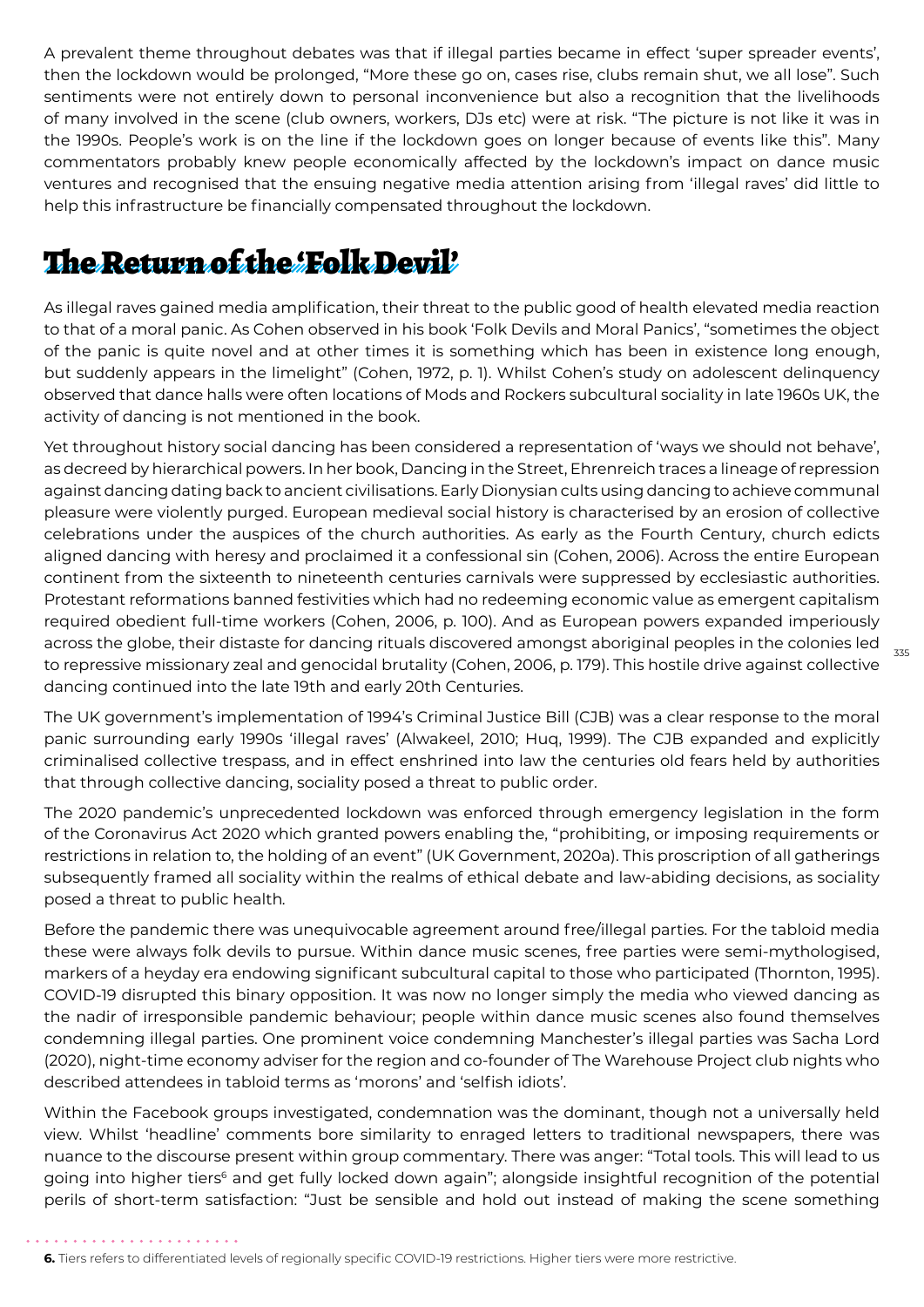people can say, 'those selfish twats spread the virus'". Some expressed a sense of sadness, "I can't wait to go out again, but there's too much risk with these events"; "this is how the virus starts its travels to the elderly". In opposition various commenters celebrated video footage of illegal warehouse parties extolling, 'life is for living'. The scene was far from homogenous on such issues, and disagreements cut deep as described by one interviewee:

*\*It's quite a wedge issue (…) I really feel like it cleaved people into like, one branch of sort of libertarian, and one branch of community minded, shall we say. The people who really felt they, er… needed to be 'not all in this together'. I don't want to demonise or judge anyone. But that felt like the wrong thing to do at that point. And I was aware of it and I was like, fair enough. I'm not gonna let it disrupt our friendship, but there were moments where people stopped being friends because of this disagreement.*

## And those who danced?

Unsurprisingly, mainstream media coverage of illegal raves focused solely on the reactions of authority figures and their condemnatory response to "mindless' behaviour" (BBC South East, 2021). What was not present in the examined social media conversations were the voices of those who danced during the pandemic.

Online articles in which journalists had managed to speak to attendees of illegal parties were illuminating. Lauwd magazine captured the opinions of some attendees whose thoughts revealed an initial trepidation towards going out,

*\*The experience of partying during lockdown has been, interesting. In the beginning obviously there was a lot of hysteria and people weren't really willing to go out. And for the first two, three months I definitely was not partying. But like the first party I went to it was packed. It's like everyone was just dying to go out. (2020)*

 $_{\rm 336}$  friend's attendance. There was an understandable avoidance of self-implication in what might be considered Very few of those I interviewed had attended illegal events or chose not to admit this. Several alluded to their anti-social activity. As social geographer Marie-Avril Berthet observed, "Now just being closer to someone is illegal. That says a lot about what's being negotiated in today's raves" (Barrett, 2020, n/p). However, one interviewee had partied, and described their entrance into an illegal event, hidden in plain sight in a UK city centre:

*\*Their downstairs area made it look like the place was shut. So, you walked in and then there'd be a girl at the bottom of the stairs and she would be cleaning and she'd say, 'Oh, who are you with?' And I was there to see my mate, and she went 'Oh, yeah, go upstairs'. And at this point you can hear faint music, but you don't think there's a party upstairs. Walk up the stairs. And it's a full-on party. Sweaty walls, and everyone's just dancing, and there's DJs on. They were doing that the whole way through the end of lockdown. When it was really bad as well.*

The recognition expressed here that, at this point the COVID-19 situation in the UK was "really bad" reveals something of the inner tension within this dancer. The same interviewee expressed their experience of fragmented and conflicted feelings as to their own participation, and a certain disrespect for the organisers of the event they themselves had attended and been part of:

*\*I was like, this is hilarious. But it's also like, what are we doing? And I remember feeling really happy to be there. To be honest I was like, this is amazing that this is going on. And then like, after I'd got home, I was like, that was so wrong that they were doing that. But everyone in there was just so excited to be able to dance again. And you could really feel it in the air. But yeah, they really were naughty, and they didn't get caught.*

Dancers in the Lauwd article similarly recognised the ethical balancing required of themselves to take part,

*\*Parties at the moment is difficult because you have people on one side telling you that it is bang out of order as you might be affecting vulnerable people, and then the people on the other side that just want to dance, enjoy themselves and go back to their normal life. Parties exist to bring people together, but people are divided. There's too much conflict. (2020, n/p)*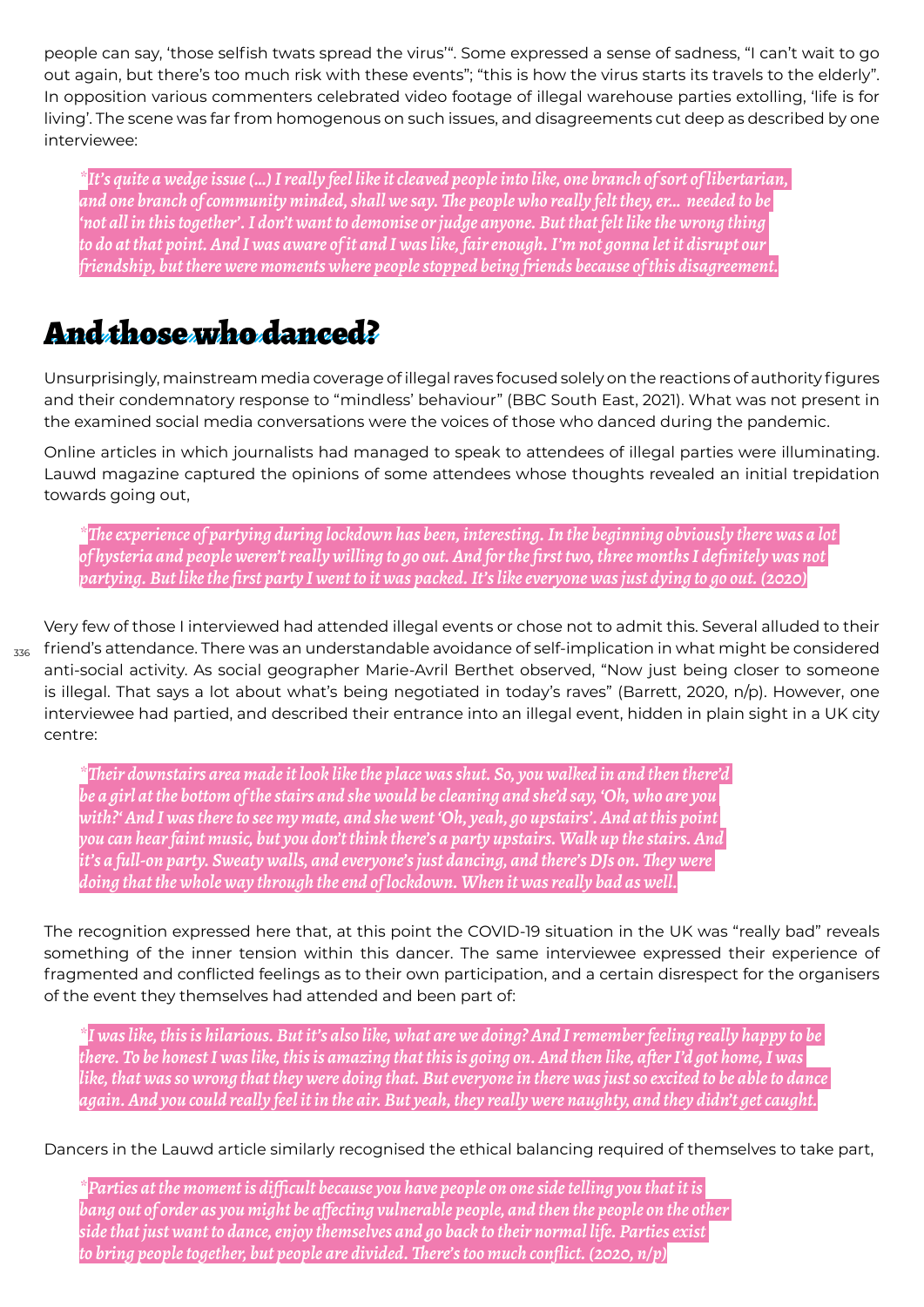Such inner conflicts reflect that decision making in the face of risk is increasingly manifest at the individual level (Bauman, 2013, p. 29). The context of dancing in a pandemic has made this starkly obvious, and the stakes were high, as one dancer admitted, "If I was responsible for someone's death, that would be awful" (Kale, 2020, n/p).

Reports from some party-goers attending events on the continent captured an ambivalence towards the disease, "I don't give a damn. Of course, this virus scares me, but I've got to enjoy my twenties", and "The desire to party is stronger than the disease" (Marshall et *al*., 2020, n/p). These reports suggest that very few events took any anti-viral precautions in terms of mask wearing or social distancing, "No one is physical distancing. There's a sense of nihilism now, like: whatever will be, will be" (Kale, 2020, n/p). One interviewee who had not attended illegal raves pointed out that their decision to dance had little to do with either their own health, or consequently any appreciation of a wider public health:

# If the clubs are open, and it was still quite dangerous I would still probably choose to go at this point. But yeah, it's not like a moral issue. Yeah, it's more of just a legal issue rather than a scare of the virus or what it could do.

to dance often reflects a perception that the act of dancing is an important contributor to their sense of  $_{\rm 337}$ A further theme that emerges from the recollections of 'illegal dancers' is that their justification for deciding wellbeing. As one UK raver described,

*\*For me dancing and socialising with like-minded people is a very important therapy in my life. I know what I'm doing is illegal and appreciate some people can see it as being selfish in this current climate. But [raves] are a huge part of me keeping my sanity if I'm completely honest. (Lauwd, 2020, n/p)*

This experience many found impossible to replicate in any form of online surrogate. When asked whether they danced online, one interviewee explained

No dancing online. I have done lots of dancing through the pandemic, though. Yeah, I've danced around the coffee table. I've danced in the kitchen. I've danced in the garden, in the rain when I was feeling quite sad. And my other half came out and we danced in the rain. And we could hear the music and it felt better. And it made me feel a little bit more alive. Because I've missed it. I felt like a part of me soul has been not killed, but part of the soul is missing.

What was evident throughout social media conversations, despite morality debates was a sense of humour and periodic posting of messages of communal support around themes such as "we will dance together again soon" and "can't wait to see you on the dancefloor". These anticipate an explosion where "sociality is its own goal and purpose", an urge towards 'being-for' togetherness (Bauman, 1995, p. 47) upon the release of COVID-19 controls. As one Facebook poster summarised, "I aim to snog everyone's face off when I get out again".

#### …Release

This recognition of social dancing's vitality and contribution to mental health and happiness goes some way to explain the significant risks people were prepared to undertake to dance during the pandemic. As Holm wrote regarding the 'the politics of partying during a pandemic', "the pull of fun would seem to be such that it can motivate citizens to defy the will of the state and even risk exposure to a potentially fatal illness". Whilst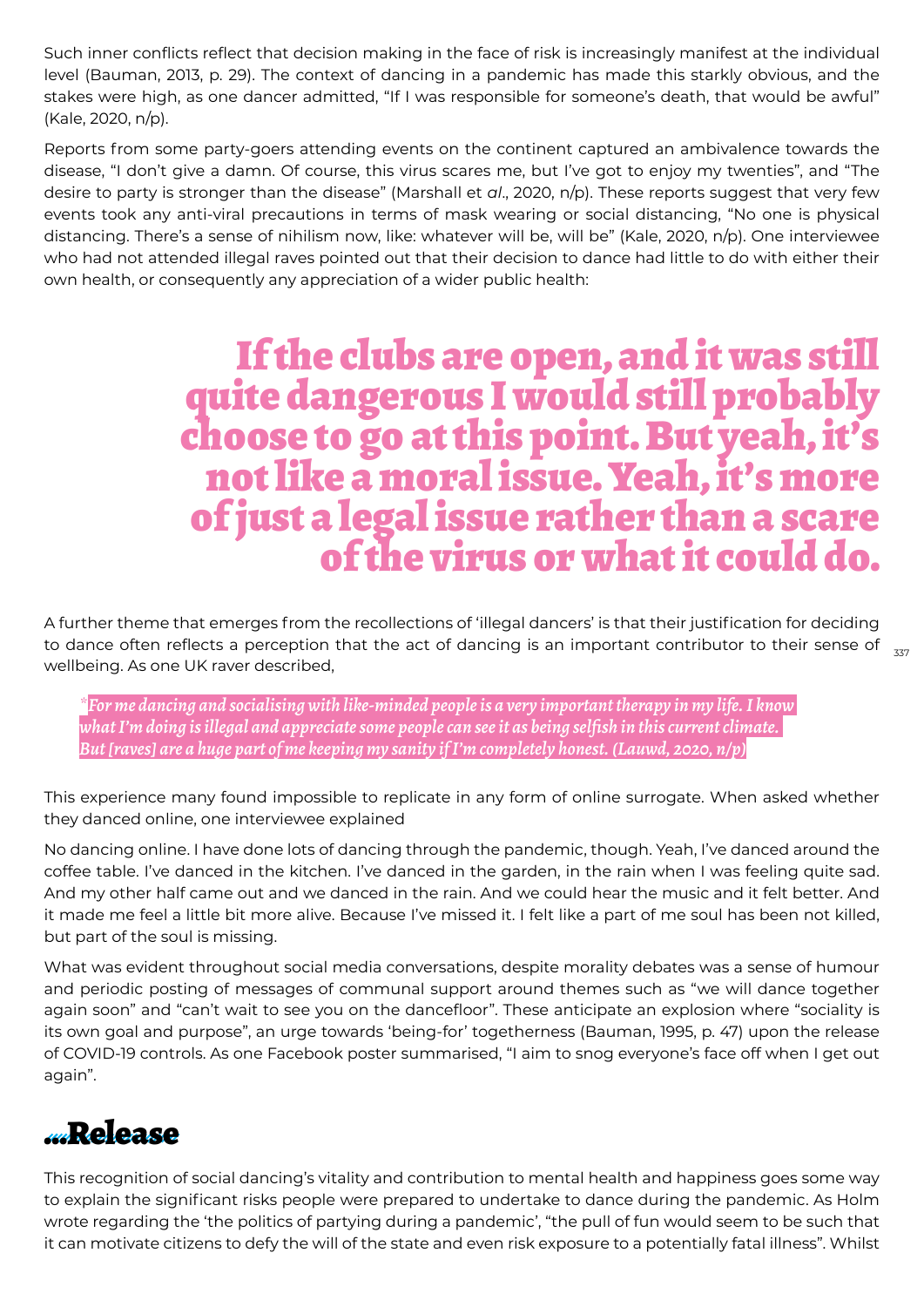police broke up a party in Liverpool, students protested they just "wanted to have fun" whilst being handed out a £10,000 fixed penalty notice (Croll, 2021). Even pre-pandemic, clubbers were prepared to accept a lot to dance. Entry restrictions into select clubs involved official ID, being photographed, metal detectors, as this participant observed, "Fold [in London], which is maybe I'd say he most underground club I've been to. Even they scan your ID on the door".

What many participants articulated in both the survey and in interviews was that the club experience itself, once inside, in that space, constituted a freedom and release from the controls of everyday life (Griffin et *al.*, 2016).

*\*For me, a lot of the reason why I go clubbing and I like to dance in nightclubs, is because it gives me that sense of kind of freedom and also being carefree.*

In that sense dancing's equation with freedom became part of the UK's wider release rhetoric. When discussing the ending of COVID-19 restrictions the media invariably stated, 'this will be the date when nightclubs can reopen'. In effect social dancing would signify the ultimate measure of freedom from restrictions. As one interviewee who spent three years in prison remarked,

*\*I know when people get back to that dance floor, they will just be overly ecstatic. It will feel better than before, It really will. And we'll all be feeling it at the same time. So it's gonna be a massive surge. I think it's gonna be fantastic.*

**Acknowledgements:** I would like to acknowledge my gratitude for the time and considered input of all the people I interviewed for this project and those who completed online surveys. I am indebted to my supervisors Marion Leonard and Professor Sara Cohen of the University of Liverpool for support, encouragement, and experienced guidance. I would also like to thank both Mat Flynn and Prof Catherine Tackley, also of the University of Liverpool, for the opportunities they have put my way over the last two years, and of course my family, for putting up with me!

338 **Funding:** My PhD project has been funded by the North West Consortium Doctoral Training Partnership<sup>7</sup>

#### **References**

» Abulof, U. (2017). Introduction: Why we need Maslow in the twenty-first century. *Soci*et*y, 54*(6), 508-509.

- » Adam Smith Institute. (2021). About the Adam Smith Institute. [Website]. Retrieved from: https://www.adamsmith.org/about-the-asi
- » Alwakeel, R. (2010). The aesthetics of protest in uk rave. *Dancecult: Journal of Electronic Dance Music Culture, 1*(2), 50-62.

» Barrett, H. (2020, July 25). Party like it's 1990: The return of the rave. (pp. 26). *The Financial Times*. Retrieved from: https://www.ft.com/ content/78687d8a-ed52-48cd-a65a-4d564c0adb7f

» Bauman, Z. (2013). *Liquid modernity*. Oxford: Wiley.

» BBC Manchester. (2020, June 14). Greater Manchester illegal raves: Man dies, woman raped and three stabbed. *BBC News*. Retrieved from: https://www.bbc.co.uk/news/uk-england-manchester-53040827.

» BBC Southeast. (2021, June 28). Steyning illegal rave: Dozens arrested as thousands party in national park. *BBC News*. Retrieved from: https://www.bbc.co.uk/news/uk-england-sussex-57635079.

» Beck, U. (1992). *Risk soci*et*y: Towards a new modernity*. London: Sage.

» Bloodworth, A. (2020, August 24). Partying in a pandemic: Why the rave scene is experiencing a resurgence. *Huffington Post*. Retrieved from: https://www.huffingtonpost.co.uk/entry/illegal-raves-uk-lockdown-raves-uk\_uk\_5f2bc8fcc5b6b9cff7ed7e1f.

» Boyle, S. (2020, July 6). The illegal raves that should make parents shudder. *Dailymail Online*. Retrieved from: https://www.dailymail. co.uk/news/article-8495729/Return-drugged-illegal-raves-make-parent-shudder.html.

» Christakis, N. A. (2020). *Apollo's arrow: The profound and enduring impact of coronavirus on the way we live*. New York: Little, Brown Spark.

» Cohen, S. (1972). *Folk devils and moral panics*. Abingdon: Routledge.

- » Collin, M. & Godfrey, J. (1998). *Altered state: The story of ecstasy culture and acid house*. London: Serpent's Tail.
- » Cornes, R., & Sandler, T. (1994). Are public goods myths? *Journal of Theor*et*ical Politics, 6*(3), 369-385.

» Crisp, W. (2020, February 5). Austerity, gentrification and big tunes: Why illegal raves are flourishing. *The Guardian*. Retrieved from: https://www.theguardian.com/music/2020/feb/05/austerity-gentrification-and-big-tunes-why-illegal-raves-are-flourishing